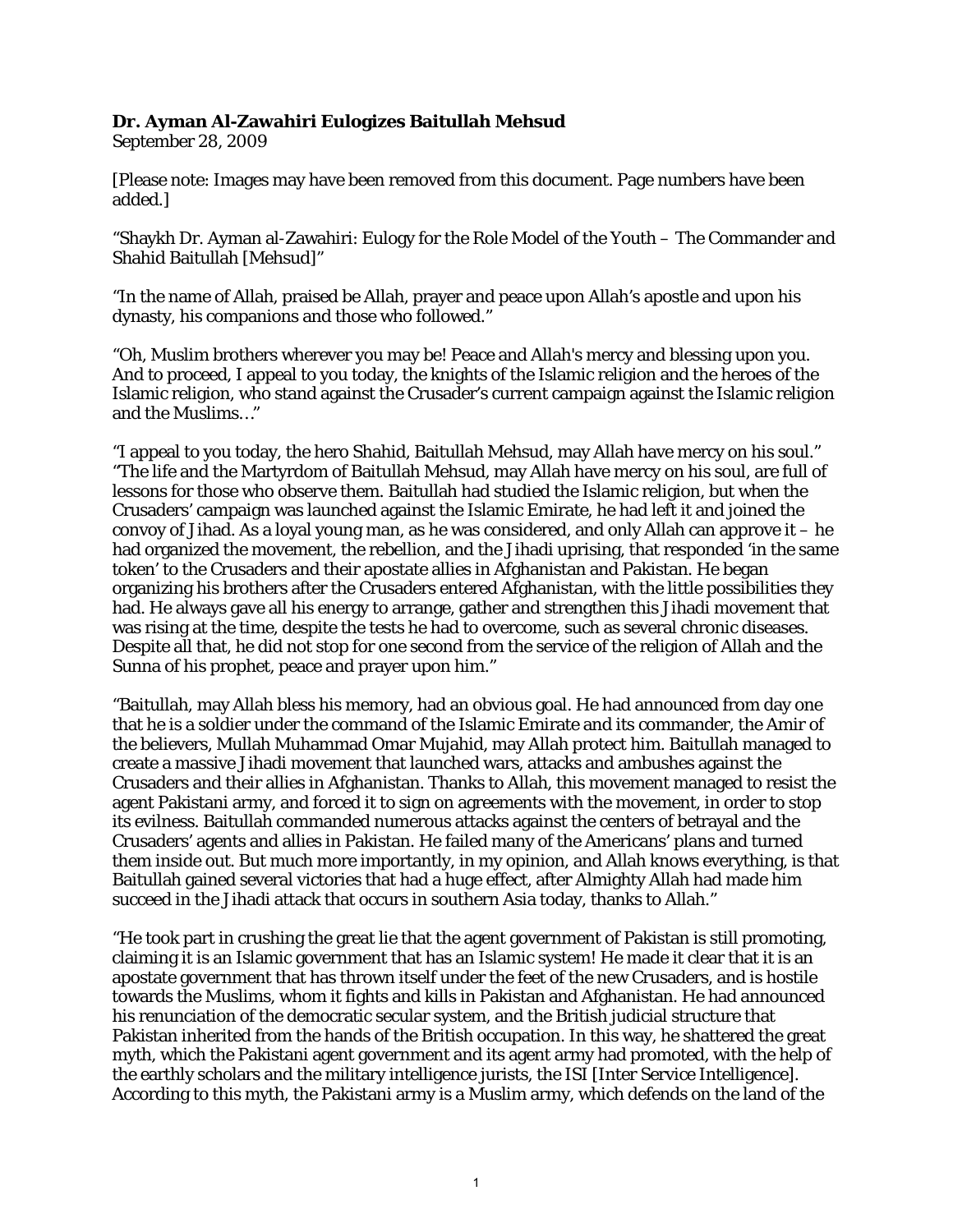Islam in Pakistan, and stands against the Indian threat against it. Its slogan was: 'faith… piety… and Jihad in the path of Allah.' For this reason, the army and its troops should not be killed, its centers, convoys and facilities should not be attacked, and Martyr operations against it are prohibited."

"Baitullah, may Allah have mercy on his soul, showed that the rulers of the Pakistani government and the commanders of its army are nothing but a bunch of corrupt traitors that sold their religion, honor, and the blood of Muslims in Afghanistan and Pakistan to the new Crusader in exchange for a handful of dollars and benefits. He, may Allah have mercy on his soul, also exerted a tremendous effort to destroy the idol of Pakistani nationalism, which is summarized by the slogan that was reiterated by Musharaf and his gang: 'Pakistan comes first.' By this, they meant that every Pakistani has to love his country, even if it is at the expense of another Muslim country. Accordingly, he would be supportive and loyal to its army, which kills Muslims and supports the Crusaders, because it is considered the symbol of national unity in Pakistan, its protector, and its guardian."

"These agents intended to promote this propaganda and pass their historical crimes, that were done in support of the Crusaders who occupied and destroyed Pakistan, and removed the Islamic Emirate from Kabul, using the excuse that they had done it for the sake of Pakistan and in order to protect its security and peace, while shedding the blood of the Muslims in Afghanistan, desecrating their holy assets, and destroying their country!"

"Baitullah, may Allah have mercy on his soul, showed that all Muslims belong to one nation, and that a Muslim is a brother of a Muslim, no matter where they are. He showed that the lands of the Islamic religion should be treated as one land. He did not accept the Durand line, which separated Pakistan and Afghanistan. He fought in order expel the Crusaders from Afghanistan. He also fought against their allies, who supported them in Pakistan and Afghanistan."

"This way, Baitullah, may Allah have mercy on his soul, revealed the truth about the Pakistani army, about its weakness and confusion and its sinking morale; He showed that this army is composed of earthly students and people who worship their salary, who did not resist, even a little, during the battles. They had given in to the Mujahidin, and began negotiating with them in order to release prisoners and sign on cease-fire agreements! The Pakistani people had seen the myth of the Pakistani army collapse in front of their eyes. This army claimed that all things plundered from the wealth of Pakistan were taken in order to defend and protect its security and peace. The Pakistanis and the entire world watched with their own eyes the [video] tapes that showed the Pakistani army put down its weapons and hand them over to the Mujahidin. They also saw the confession of its officers during their capture by the Mujahidin, and how the Mujahidin treated them well and gave them presents before they set them free. It became clear to the Muslims in Pakistan and the entire world that the Pakistani Army, which is misrepresenting itself with its famous slogan 'Faith…piety…and Jihad in the path of Allah,' is not only a collaborating army, but also a deceitful army which claims to be the shield and sword of Pakistan but plunders the wealth of Pakistan and extorts it with this lie. In fact, it is an army of low-spirited opportunists who offer their services to the Crusaders and then flee from the battlefield and surrender when the battle gets too hard."

"Baitullah, may Allah have mercy on his soul, also participated in uniting the groups of Mujahidin in Pakistan, and established the Taliban Movement in Pakistan, that accepted his command. He participated in establishing the council of Mujahidin, which included Mujahidin from Pakistan in addition to their brothers, the Muhajirin (Emigrants). This united power,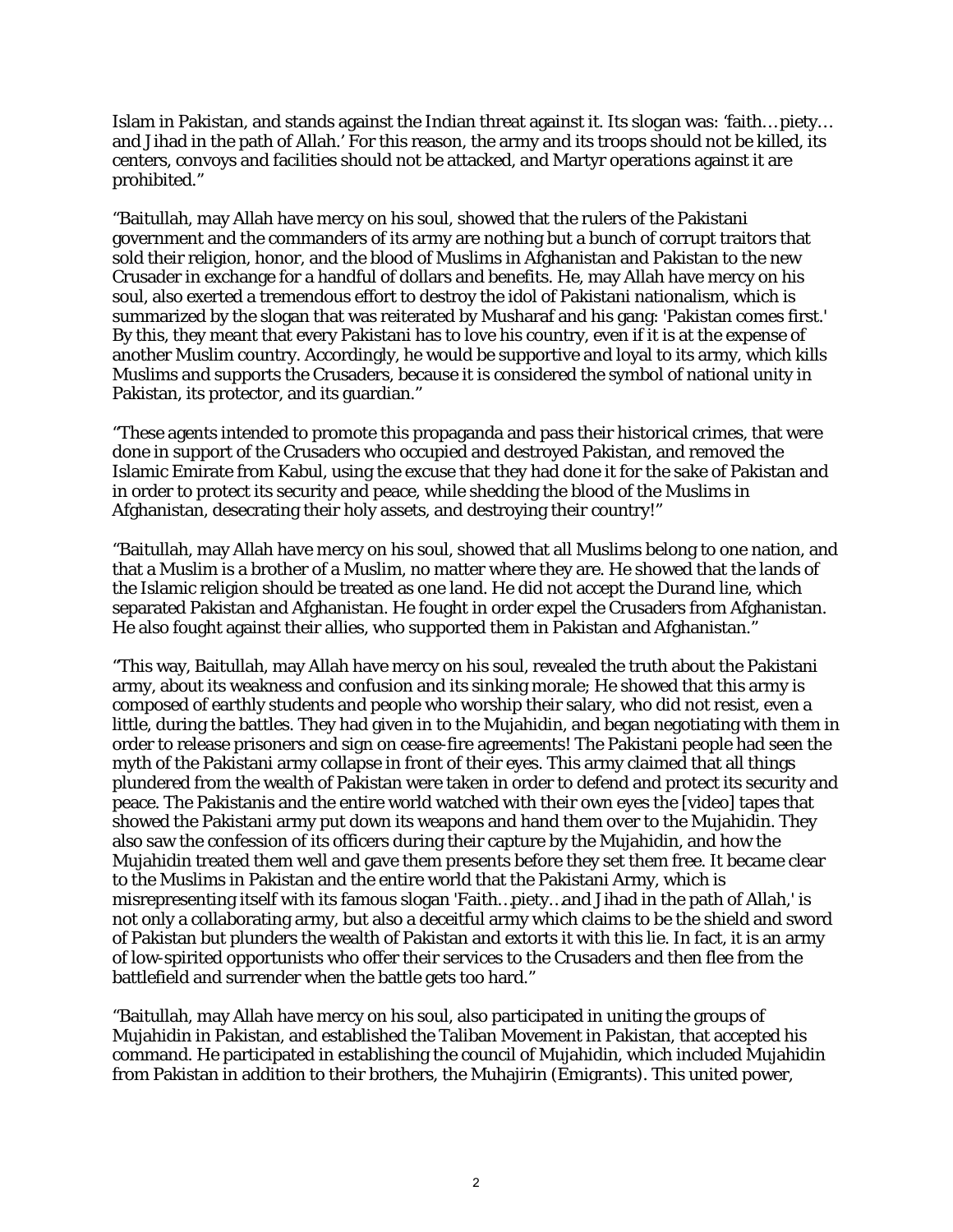thanks to Allah and his support, was subordinate to the Islamic Emirate and its commander, the Mujahid Amir of the believers, Mullah Muhammad Omer, may Allah protect him."

"By this action, a powerful Jihadi organization was born, and thanks to Allah; it defended the Islamic religion and the Muslims in southern Asia, and had given back the glory of the victorious Muslims, such as the Sultan Jalal Al-Din Al-Azizi, may Allah bless his memory, who revived the Jihadi movement against the English in the command of the Imam, the Shahid Ahmad Irfan, followed by the Mullah Mirzan Ali Khan, Abu Faqir, 'Mullah Baynda', righteous scholars and their Mujahidin brothers, may Allah bless their memory. They did not surrender to the British crusaders, and continued the Jihad against them. Their sons fought the Russians in Afghanistan, and their dynasty today is causing defeats to the American Crusader and its campaign in Afghanistan and Pakistan."

"Baitullah, may Allah have mercy on his soul, took part in removing the illusions of fear among the dear and proud tribes, who feared from the force and violence of the Pakistani army and the Pakistani government. By his Jihad, his brothers, and their self-sacrifices, he raised from the dead the Jihadi enthusiasm, that became the Sunlight for the proud Pashtun and Baloch tribes, and furthermore, all around Pakistan. The tribes of Pakistan put aside their disagreements and their inner-rifts; Baitullah recruited them to the Jihad against the Americans and their allies in Afghanistan and Pakistan. Thousands of them came, one after another; they were competing with regard to Jihad and asked for the Shahadah [martyrdom]."

"Every house had a Mujahid in it; in every village people asked for the Shahadah; in every tribe people became martyrs and supporters the Muhajirin from Afghanistan and the other lands of Islam."

"The Muslims of the dear and proud Pashtun and Baloch tribes became soldiers (who fought) under the banner of the Amir of the Believers, Mullah Muhammad Omar, may Allah protect him, and talked about their brotherhood, their support and their protection towards the Mujahidin of Al-Qaeda and their brothers from the other Islamic lands. The dear and proud tribes of Pakistan began a new page in the history of the Islamic religion and Jihad. They caused with their two hands the downfall of the Satans, the Crusaders' campaign and their betrayers allies in Afghanistan and Pakistan. The war had became a war against terror, as drawn by stupid Bush, who presented it as if it is just a trip to Afghanistan, done in order to uproot Al-Qaeda, kill its commanders and members, and capture them. It became a Jihadi upraising that began in Afghanistan and then moved to Pakistan, thank to Allah."

"May Allah have mercy on your soul, Oh Baitullah! He had already blessed it when you incited the Muslim nation in Pakistan in your words and actions, in your Jihad and your Shahadah, crushed false ideas and de glorified the myths, which the Muslims and the Jihad had. You began your movement weak and poor; Allah had blessed you with victories that followed more victories, and with the respond of the Muslim public to your call and your inciting. You marched on the path of the messenger of Allah, peace and prayer upon him that talked to his Almighty lord, who said to him: {Then fight in God's cause - Thou art held responsible only for thyself and rouse the believers. It may be that God will restrain the fury of the Unbelievers; for God is the strongest in might and in punishment} [Surah Al-Nisa, 84]."

"With regard to the Americans, their crusader allies and their Salves in the agent governments of Afghanistan and Pakistan, I tell them: you may have killed Baitullah, may Allah have mercy on his soul, who passed away and returned to his creator as a Shahid, but you will never kill the Islamic religion and the Jihad."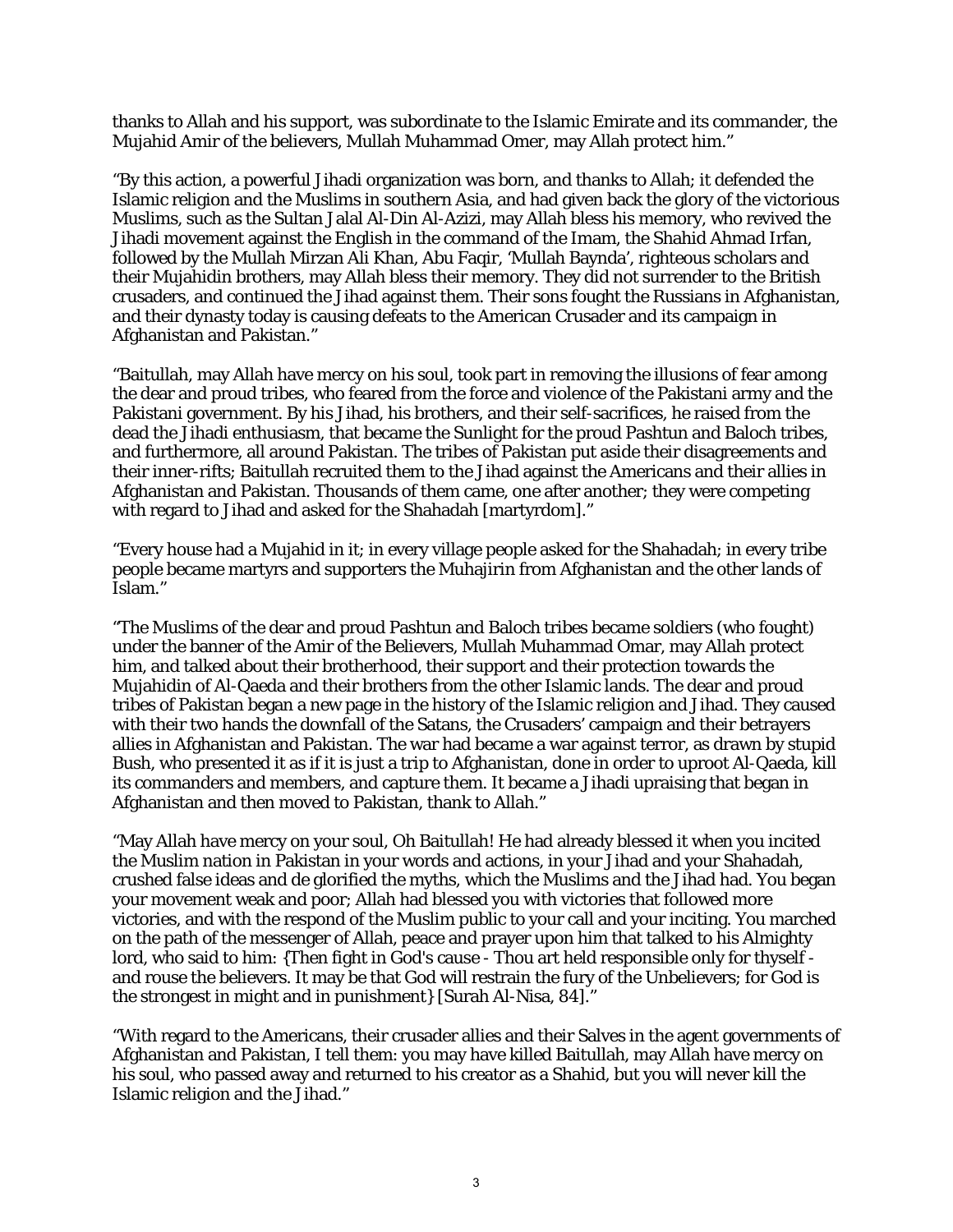"If the Islamic religion would have ended in the death of one person, it should have been in the day in which the messenger of Allah, peace and prayer upon him, had passed away, and the Arab tribes diverted (from the Islamic religion) and rebelled against the Khilafa country that was just born. If the Islamic religion would have ended in the death of one person, it should have been the day in which Omar Ben Al-Khattab had passed away, or the day in which Othman Ben Afan had passed away, or the day in which Ali Ben Abu Talib had passed away, or the day in which Hussein Ben Ali, passed away, may Allah be pleased with them."

"If the Islamic religion would have ended in one battle or campaign, it should have been the day in which two serious operations that consumed all things, green and dry, were launched against the lands of Islam and the country of Khilafa, the Crusader's operation from the west, and the Tatar's from the east; it should have been the day in which Granada collapsed, or the day in which the Ottoman Empire collapsed. The powerful Islam still exists, thanks to Allah. It still exists today, because Almighty Allah had promised it, when he had said: We will, without doubt, help our apostles and those who believe, (both) in this world's life and on the Day when the Witnesses will stand forth [Surah Al-Muamin, 51]. Almighty Allah has said: Allah has decreed: 'It is I and My apostles who must prevail': For Allah is One full of strength, able to enforce His Will [Surah Al-Al-Mujadila, 21]."

"And here you are the Americans and the rest of your Crusader allies; you will see that the Jihad will escalate after Baitullah became a Martyr, may Allah have mercy on his soul. It will grow stronger from what it was, with the force of Allah and his help, until you will leave Afghanistan and Pakistan, defeated and beaten, Inshalla."

"I am happy to tell you, (the crusaders) in Afghanistan and Pakistan, about the support of Allah with regard to the wave of casualties, killed and wounded; it will end when you will run away defeated from our land, with the help of Allah."

"I wonder how the Germans, who were defeated by the Americans and the English in Second World War, robbed and controlled by them, are willing to die instead of them in a war that is destined to fail? I wonder how their prime minister can stand in the parliament and lie to them, saying that sending more German forces to Afghanistan is needed in order to protect the peace and security of these countries? How can she lie like that!? Peace and security for these two countries will be achieved only when they will leave the lands of Islam and stop interfering in their business, stop robbing them, and supporting in their corrupted regimes; and then, building ties with them, that are based on interests and not on suppression, violence and damaging their countries. This is the only way to bring peace and security, that you are so interested in, to these two countries."

"Ibn Asakir, may Allah bless his memory, made Ali Ben Abu Talib's blood, may Allah bless his memory, boil when he said: 'Not even one of the Muhajirin had carried out Hijra. They all disappeared, except Omar Ben Al-Khattab, and when they had carried out the Hijra, he wore his sword and took his arc, held his darts in his hands, made his club shorter, passed in front of the Kaaba and Quraysh. He circled the home, and then returned to his place and prayed. Then he stood and told them: you had made the surface ugly, Allah will not force anything but these mats. Whoever wants to mourn on this nation, bury his child, loose his wife or husband, he will meet me behind this valley'."

"And we say to the Germans, the Americans and the English, and the rest of the Crusaders' criminal gang: you had made the surface ugly. Allah will not force anything but these mats.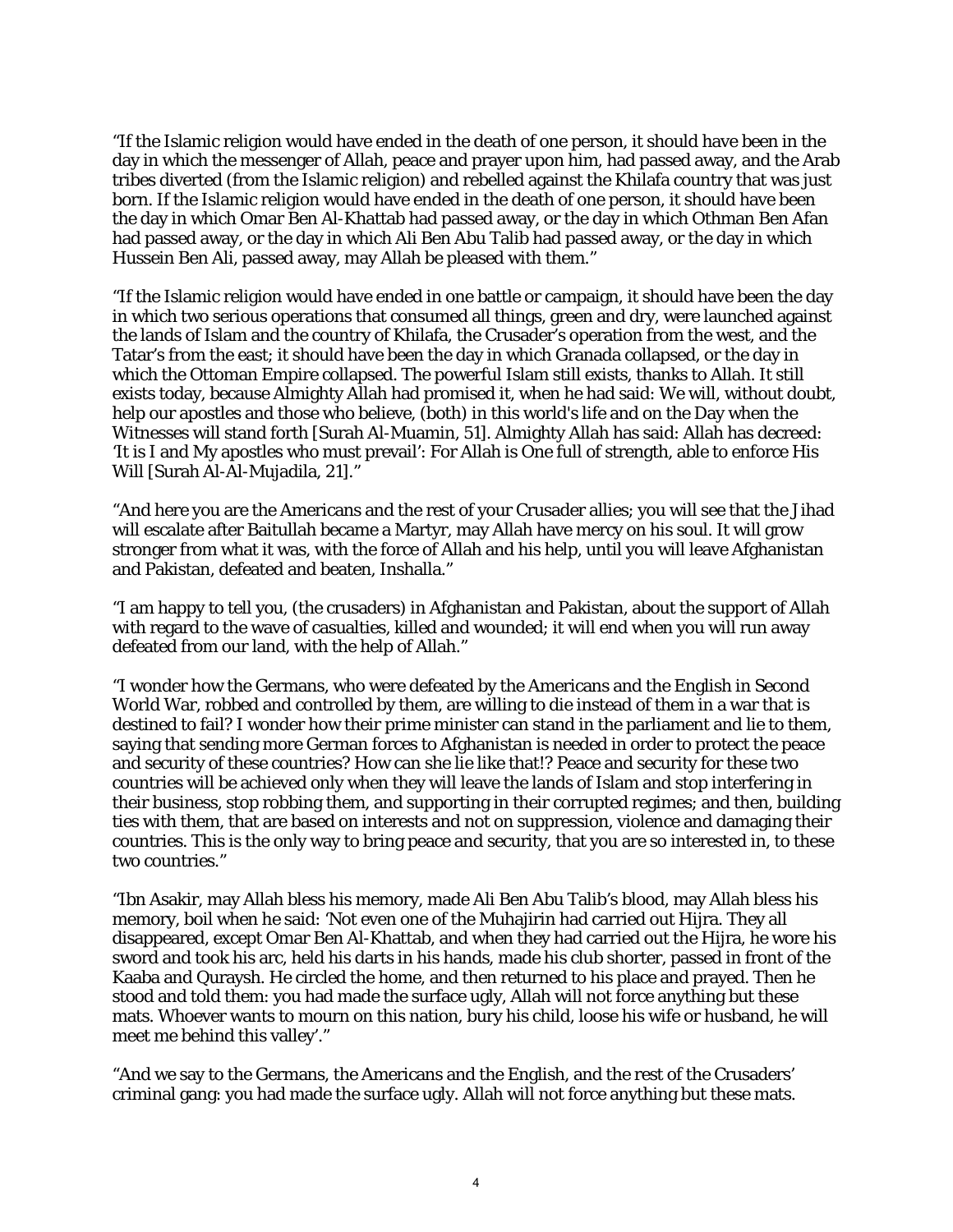Whoever wants to lose his child should send him to Afghanistan. Whoever wants to lose his money, should spend in on Afghanistan. Whoever wants to damage his equipment, should send it to Afghanistan. And whoever wants to bring defeat to his army, should send it to Afghanistan. Hello there, the convoy of losers and defeated in Afghanistan!"

"Oh, Muslim brothers in Afghanistan and Pakistan, here is the good news of support, that were marked and are shining in the horizon of the Jihad. Look at the Mujahidin and join them. Put pressure on the American Crusader and its followers. The only solution for them is the Jihad. Allah had already showed their weakness, their cowardness and their hostility toward the Islamic religion and the messenger of Allah, peace and prayer upon him, just like he had showed you their fear, their corruption, their stupidity and their downfall."

"The international media had published lately the shameful things that happened in the American embassy in Kabul, where the embassy guards turned their working place into a brothel of nudity and immorality. An American governmental report claimed that they had also forced Afghan guards to participate in this nudity and immorality."

"I would like to ask every respectable Afghan Muslim – could these shameful things happen when the Islamic Emirate ruled Kabul? It is the only government in the world, that had a ministry for Propagation of Virtue and Elimination of Sin; but when the regime of the pimps came to Kabul, the American held cheap to the wishes of the Afghans, and built an Afghan corrupted population, that corrupts your sons and daughters."

"Oh, respectable and liberated Afghans that feel the corruption and immorality in Kabul, that are corrupting your sons and daughters, that insult the respectable Quran and degrade our respectable prophet, peace and prayer upon him, that spread the Christianity among you, pushing you to change your religion, that strike and kill your wives and kids everyday, that occupied your dear Muslim country and changed it into occupied submitted country that has no freedom of choice, nor freedom or dignity; You can see more than 40 flags of countries who take part in the Crusader operations waving in its skies."

"Oh, respectable dear Afghans! Stand with your brothers, the soldiers of the Islamic Emirate, while they protect your religion, your dignity, your force, your forbidden things, your country and your nation. Stand with your brothers, who are involved in a battle against more than 40 countries that take part in the Crusaders' operations, including Turkey that was appointed to the headquarters of the NATO forces in Afghanistan last month. Every liberated Turkish Muslim who cares about the Islamic religion and the Muslims knows that the Turkish forces were appointed to command on the Crusaders' operation in Afghanistan, that burn villages, destroy houses, kill woman and children, occupy the lands of the Islamic religion, destroy the Islamic law, and spread immorality."

"The Turkish forces in Afghanistan carry out the same operations that the Jews carry out in Palestine. How can the Turkish liberated Muslim people agree with these crimes against the Islamic religion and the Muslims? What brings this Turkish government to join the Bloodshedding of the Muslims in Afghanistan and furthermore, to command on a campaign against them? What have the Afghan nation done against Turkey? What act made them command the hostility, the crimes and the aggressiveness against them?"

"It is a secular, malicious, despicable and opportunist regime that climbs, in order to achieve its interests and benefits, on women's bodies and children's blood, and (discount) the respectable forbidden things. On the top of them, is the government of Egypt that carries out a siege on Gaza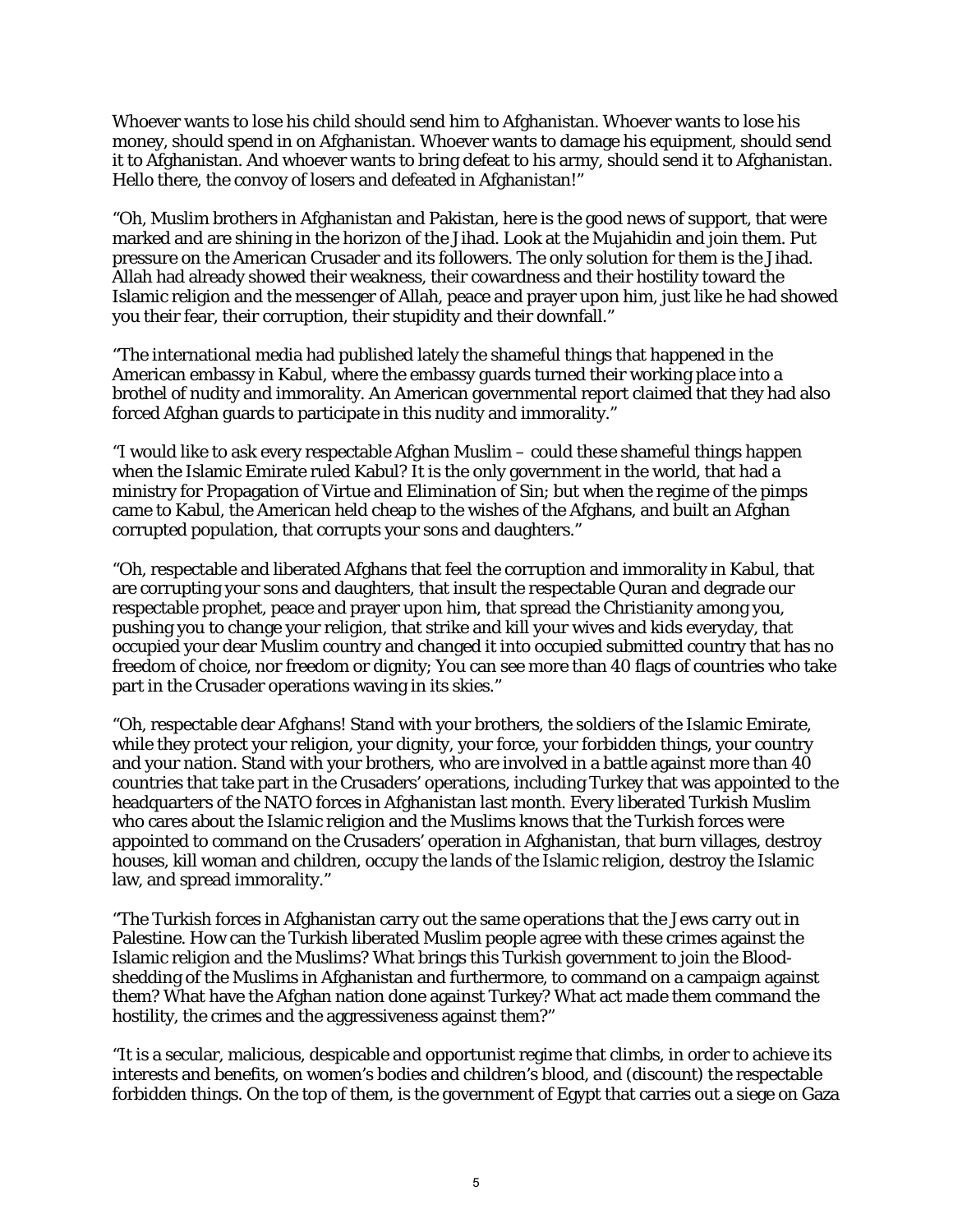strip and the Muslims in it, and prevents supports funds and reunions between sons and fathers. They even forced them to obey the desires of the Zionist Crusader's campaign. Here is Obama, the fraud, who pretended to be affected by the suffering of the Palestinians, but left thousands of them with no shelter in the cold winter of Gaza, and then allows the settlements to flourish in the West Bank and in Jerusalem, while pressing the weak Arab leaders to offer more concessions. Did we uncover the true criminal Obama, or is there still a need for more crimes in Kabul and Baghdad, Mogadishu and Gaza strip, until we will finally realize it? Didn't we see the evilness of America under the command of Obama, who smiles and tries to win people's affection, while he still carries out more shameful acts, such as the immoral pictures we had seen?"

"Obama has started his era with aggressiveness towards Gaza strip. He does not say a single word about the siege on our people in there. This aggressiveness strangles today our people in Gaza that are under the siege, and he stands and observes without taking action with regard to the settlements, that spread quickly and cover the land of the Muslims in Palestine and Jerusalem. With regard to the events in Palestine, he wants to continue the current ceasefire in Gaza, which is Israel's main purpose after it made sure that the government of Abbas in the West Bank is submitted to it."

"For this reason, the Mujahidin are obliged to stop the Jews, and to create difficulties in Gaza, so they will not be able to carry it out."

"The entire world is an open field against them and their supporters all over the world thank to Allah."

"The Mujahidin in the Gaza strip, and moreover, everywhere, are obliged to smash the laws of the Satan which tries to impose his great power, together with collaborators from the Arab and Islamic world, on them; There is no Jihad except the Jihad against the foreign invader. There is no Jihad except the Jihad done in the occupied countries. Then, there is no escape from improving the relations with the neighbors and the European Union, and also, America. There is no escape from national union government together with the betrayers and those who sold their religion and the nation. The result of these laws is kneeling Mujahidin and Jihad heroes, and corruption, damages, and control of the Zionist-Crusader Empire. Can we still stick to these satanic laws when Israel digs every day a new tunnel under Al-Aqsa Masque, and strives to destroy it and Judaize Jerusalem? Can we still stick to these laws, even when Al-Aqsa Masque is being destroyed, while we see it and continue the ceasefire, because of the fact that Jihad is not allowed outside of Palestine, and against non-Jews? Do we have doubts, that the Jews will not stop committing their crimes without Jihad? The Qurani verses of Shia agree about these laws, and Hizbullah's war is an example for us. Hizbullah fought and then agreed to return 30 kilometers behind the borders of the country, and promised that the occupier Crusaders' forces will be safe on the borderline. They said that any missiles that they did not get from their lord in Tehran are suspicious missiles!"

"Hizbullah wants to take part and play in the secular political field, and then pass away its weapon to Beirut, in order to gain political victories by using the Iranian weapons. They say that the Mujahidin in Iraq turned the Jihad into a political issue, and ask from the righteous and the corrupted to reach for a conclusion about it. By that, they cut the connection and stop being loyal to the Mujahidin in other countries, in which your Mujahidin and Muslim brothers live, such as Chechnya and the Islamic Maghreb, while looking at political interests and national calculations. This may turn against those who say that if it will continue, they will stop giving support, because they see that their support is damaging."